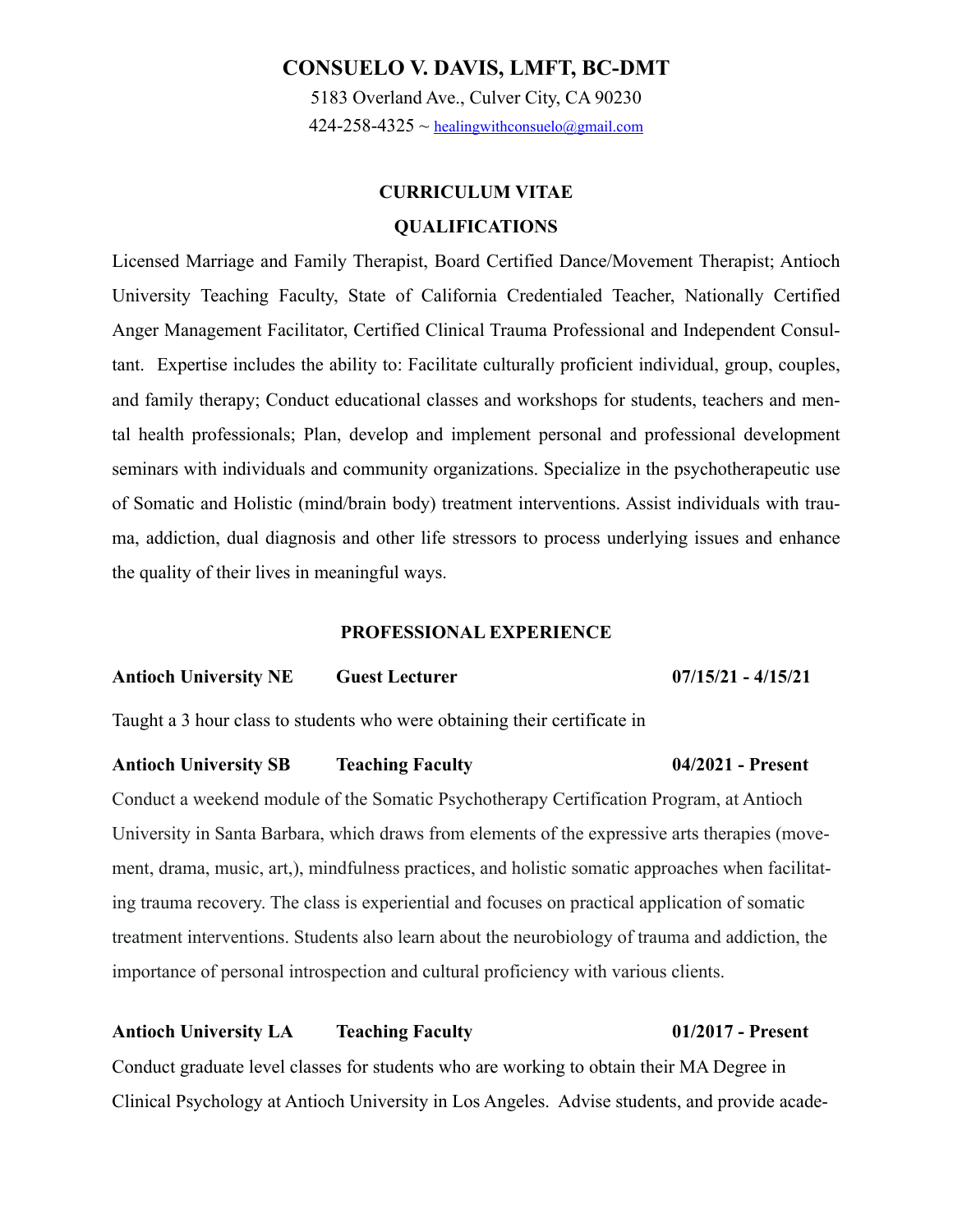mic feedback on assignments, document official grades and collaborate with program administrators as needed.

**Kaiser Permanente Licensed Marriage & Family Therapist 05/2005 - Present**  Provide comprehensive case management services for adolescents, adults, couples and families seeking treatment in the Kaiser Permanente Departments of Psychiatry and Addiction Medicine. Conduct initial intake appointments; Facilitate individual, dual diagnosis and group psychotherapy: Utilize DBT, Motivational Interviewing and Harm Reduction treatment models when appropriate. Teach educational classes; Collaborate with medical/clinical team; Develop comprehensive treatment plans; Maintain chart documentation; Provide crisis intervention, community resources and client advocacy as needed. Member of the Culver Marina Medical Office Building Safety Committee.

# **Independent Contractor Psychotherapist/Instructor/Presenter 01/1992 - Present**

Maintain a Private Practice Office in Culver City, CA. Facilitate Psychotherapy and Dance Movement Therapy Sessions for Adolescents, Adults, Couples, and Families.Teach Anger Management Classes to individuals who are court mandated or self-referred. Facilitate professional development conference and training seminars for individuals and organizations.

# **LA Unified School District Certified Instructor, Exam Proctor 01/2003 - 06/2009**

Planned, developed, and implemented a comprehensive Independent Living Skills Class for Adults with Disabilities at Westchester Emerson Adult School. Supervised staff, and collaborated with a various Community Based Organizations. Taught the State of California *Direct Support Program 1 and 2 Classes,* and Proctored the required credential exams.

# **Project New Hope Director of Consumer Services 12/1998 - 07/2001**

Directed the Department of Consumer Services which provided educational, vocational, residential, and financial support services to individuals and families living with HIV/AIDS. Supervised/coached staff members, and collaborated with them to develop a comprehensive policy and procedures manual. Participated in management team meetings and assisted with organizational growth and development. Attended community network meetings and interacted with LAUSD, HOPWA, The Dept. of Rehabilitation, and other Los Angeles City organizations.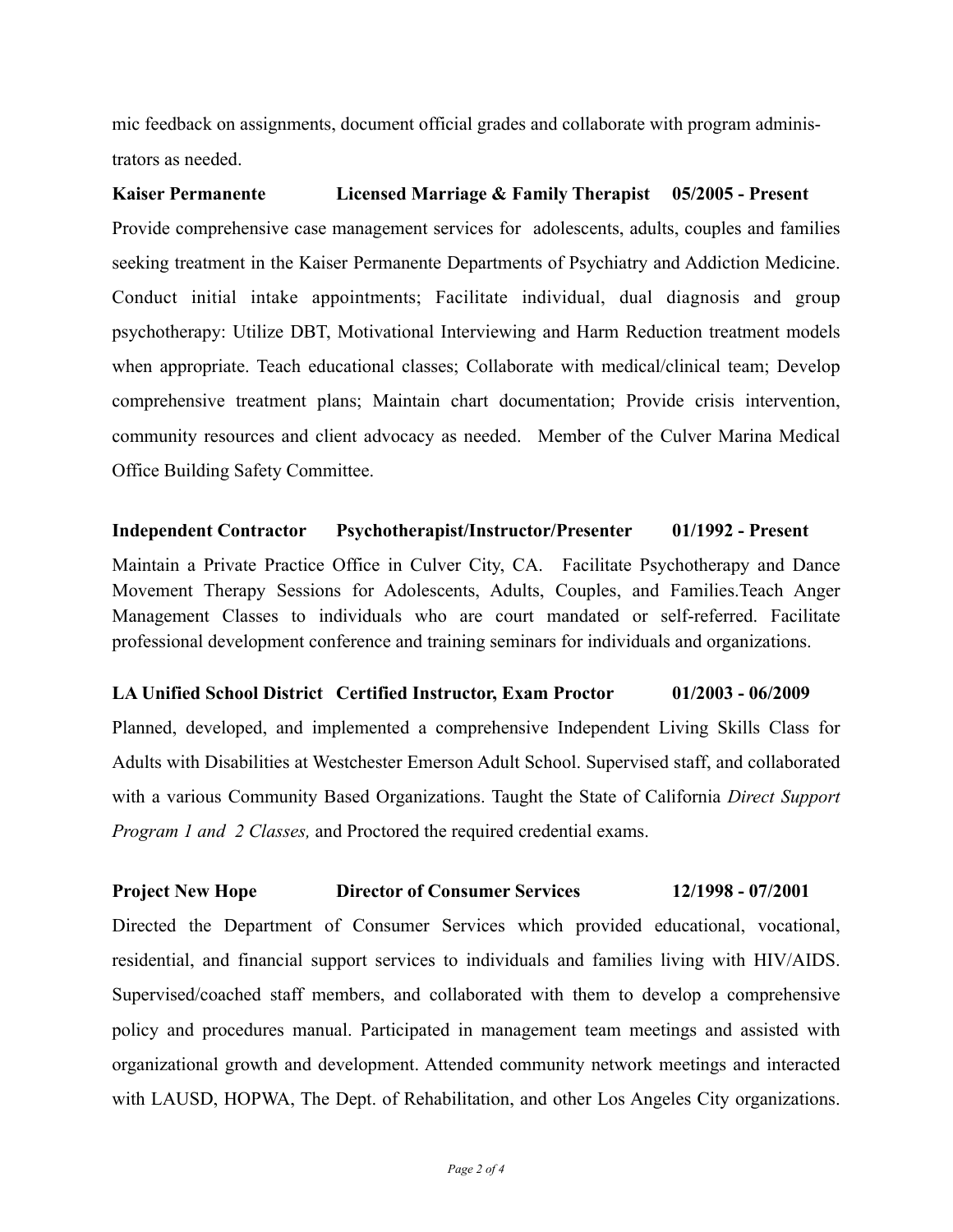Advocated for clients as needed. Maintained budgets and reporting requirements. Organized fundraisers and secured government grants up to \$170,000.

# **Beverlywood Mental Health Center Activities Program Director 01/1992 - 10/1997**  *(Currently called The Alcott Center)*

Organized and facilitated therapeutic and rehabilitation programs for severely and persistently mentally challenged adults. Provided supervision for treatment team and therapeutic interns. Conducted individual and group therapy session, crisis intervention, and training seminars. Maintained State/County documentation and billing requirements. Attended community network meetings, wrote grants, and assisted in the development of employee procedure and safety manuals. Obtained funding between \$45,000 and \$125,000.

# **EDUCATION**

Antioch University Los Angeles, Los Angeles, CA, 2011. MA in Clinical Psychology University of California, Los Angeles, CA, 1993. MA in Dance Movement Therapy New York University, New York, NY, 1982. BS in Dance Education

## **CREDENTIALS**

International Association of Trauma Professionals: Certified Clinical Trauma Professional: 2016 Board of Behavioral Science: Licensed Marriage & Family Therapist: 2013 Anderson & Anderson Nationally Certified Anger Management Facilitator: 2013 State of California DSAE Teaching Credential 2004 Association of Dance Movement Therapy: Board Certified Dance Movement Therapist: 1993 The Grantsmanship Center: Certified Grant Writer: 1992

## **PROFESSIONAL AFFILIATIONS**

American Dance Therapy Association, ADTA National Union of Healthcare Workers, NUHW California Association of Marriage and Family Therapists, CAMFT UCLA Alumni Association